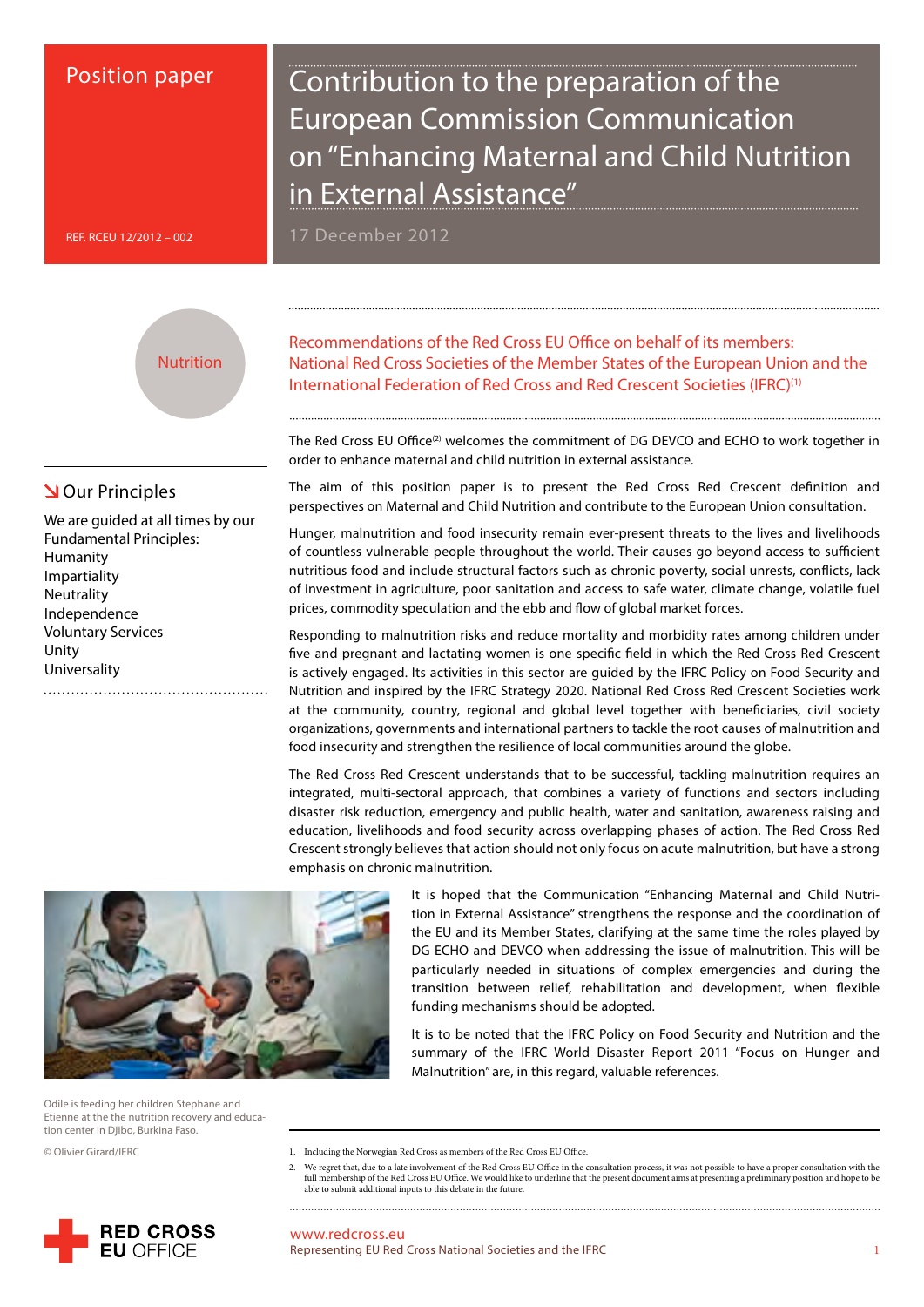# Position paper

Contribution to the preparation of the European Commission Communication on "Enhancing Maternal and Child Nutrition in External Assistance"

### Comment on the Guiding Principles

- It is important that the proposed communication is coherent with, complements and builds on the experience and wide range of EC policies, tools and methodologies which apply to external development and assistance. These tools include, but are not limited to: the EU Food Security Policy Framework and the Communications on Humanitarian Food Assistance, Resilience, Social Protection, LRRD, CSOs, and Sustainable change in transition societies.

- Partnership with the private sector:

While recognizing the relevant contribution of the private sector in the fight against malnutrition, it is important to stress that such contribution should not be detrimental to the development of local economies and capacities, especially when referring to small-scale farmers. The role of the private sector needs therefore to be further clarified and should be the subject of dedicated initiatives setting the guidelines for the public-private partnership in EU external assistance.

### Comment on the Scope and Objectives

tion to a child's second birthday. The problem of stunting has its roots in poor nutrition during this time: undernourishment during the foetal period contributes up to half of a child's failure to grow by the age of two. As the nine months in the womb is part of this critical 1,000 days, the mother's own nutrition-

al status has a strong influence on her baby. If the mother is stunted, anaemic or has a poor diet during pregnancy, she is likely to give birth to a small and undernourished baby. Every year around 13 million babies are born with low birth weight and are at increased risk of dying at or soon after birth.

Since the period from conception to birth has such a powerful influence, ensuring that pregnant women are adequately nourished is very important to the well-being of both mother and child. It is therefore suggested that a specific objective targeting pregnant women is mentioned. Lactating women should also be mentioned in the specific objectives, as exclusive (for the first six months) and continued (up to 24 months) breastfeeding plays a critical role in the nutrition of babies and toddlers.

It will be important to set clear indicators with regard to the Specific Objective "Reducing mortality and morbidity due to undernutrition", as it is difficult to define if mortality or morbidity is directly due to undernutrition, as it is usually linked to other health diseases such as diarrhea or malaria, and therefore not counted as malnutrition.

### Comments on the Strategic priorities

### Strategic priority 1: Enhance mobilisation and political commitment for nutrition

- At international level, Policy Coherence for Development (PDC) should be maintained by implementing the principles of the Busan Partnership for Effective Development Cooperation, and the Paris and Accra Declarations. The international fora listed in the presentation surely represent an important occasion for the EU to raise the global attention and foster concrete actions towards improved nutrition.

In 2013, one of the main international occasions for the European Union to do so could be the International Conference on Nutrition, ICN+20. The ICN+20 will be important regarding decisions on

# Position paper

Contribution to the preparation of the European Commission Communication on "Enhancing Maternal and Child Nutrition in External Assistance"

> ensuring nutrition objectives, concepts and considerations and their incorporation into policies and programmes to enhance a global multi-sectoral nutrition framework.

The critical period of growth and development are the 1,000 days from concep-**N**Our Practice The Red Cross Red Crescent analysis starts at the community level and

- At the country level, EU Delegations could play an important role in advocating Governments to adopt or reinforce national legislations aimed at preventing micronutrient deficiencies through appropriate programming and public health interventions (e.g. iodisation of salt). As investing in agriculture is essential for reducing hunger and promoting sustainable agricultural production, a stronger support to local farmers and small scale agricultural enterprises should also be considered, together with actions that help creating an enabling environment for empowering women, such as legal frameworks which protect women's rights (e.g. land inheritance rights, workplace policies supporting breastfeeding), incorporating a gender dimension in agricultural policies to enhance nutrition outcomes, and stimulating access of women to credit.

Closing the gender gap is important not just for women, but also for agricultural output. IFPRI estimates that improving women's access to resources could raise output by at least 10 per cent. On women-run farms, FAO estimates yield gains of up to 30 per cent.

## Strategic priority 2: Scale up actions at country level

Providing emergency, life-saving interventions while at the same time focussing on long-term resilience in the communities is at the basis of the twin track approach promoted by the Red Cross and Red Crescent. A long-term, integrated, multisectoral and inclusive approach to food security and nutrition, ensuring the participation of and support for women and, more generally, the most vulnerable ones should be adopted. Such an approach should include, among the others, health, water and sanitation, and behavior change activities.

- Distribution of food assistance and nutritional screening and referral of children under five and pregnant or lactating mothers should run at the same time with measures intended to protecting livelihoods and assets, such as food/cash for work programmes, provision of fodder for livestock and more long term oriented interventions such as development of regional food security and early warning policies, investments in diversifie and sustainable agricultural practices, women's groups, and community training and education. These longer term activities should also contain elements of nutritional awareness.

- In light of the strategic engagement and structured dialogue with non state actors and community based organizations promoted by the Communication on CSOs, Red Cross Red Crescent Societies, with their peculiar auxiliary status towards governments and grassroot level volunteers in 187 countries shall be seen as privileged interlocutors and operational partners in the development and implementation of policies and strategies aimed at scaling up actions at the national and regional level.

# Strategic priority 3: Knowledge for nutrition (strengthening the expertise and the

# knowledge-base)

- Efforts need to be made to increase the evidence base on best practices in the field of nutrition, while also concurrently reviewing individual country strategies in order to assess the lessons learned on specific nutrition interventions.

- Standardized early warning systems and information sharing mechanisms such as IPC mapping should be promoted and strengthened starting from the community level.

**RED CROSS EU OFFICE** 

www.redcross.eu<br>Representing EU Red Cross National Societies and the IFRC





focuses on community

resilience.

. The Burkinabe Red Cross food security project, supported by the Spanish Red Cross, has helped women in Yagha province establish vegetable gardens. The vegetables provide a valuable source of nutrition to their diets which are traditionally based on cereal crops and supplemented by meat when they can afford it.

© Sarah Oughton/IFRC

REF. RCEU 12/2012 – 002